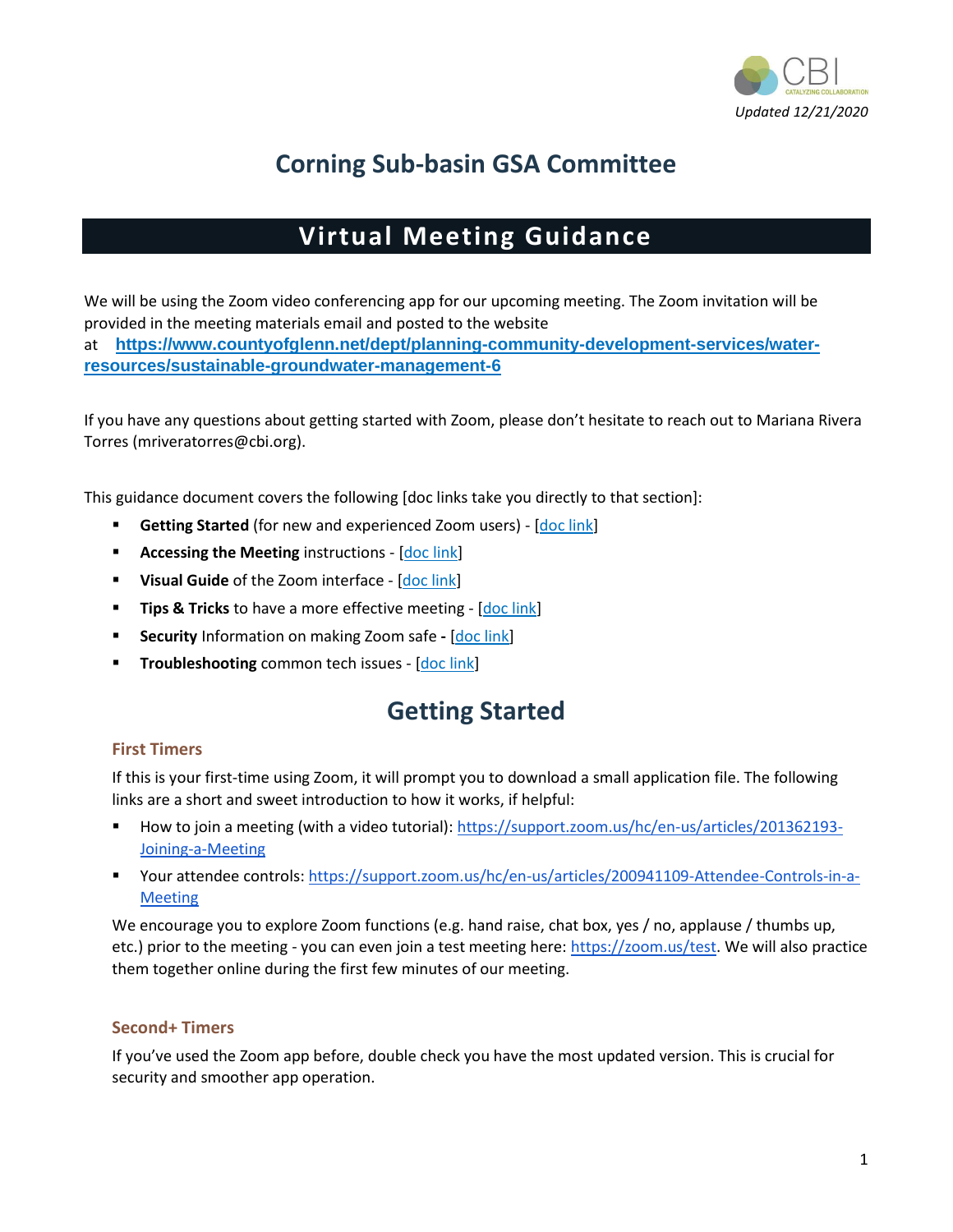# **Accessing the Meeting**

- <span id="page-1-0"></span>1. We strongly recommend joining the meeting at least **15 minutes before** the meeting starts to log on and to receive help with technical issues before the meeting begins.
- 2. **Easiest Option: One-Click-to-Join** meeting link : "https//cbuilding.zoom.us/…….."
- 3. … or, if using the **Zoom App**, enter the **Meeting ID**.
- 4. … or, if you're **using your phone**:
	- a. For smartphones: there is a one-tap mobile option. Example: +16699006833,,91646263272#
	- b. Or you can manually dial: 1 669 900 6833; then enter the Meeting ID

<span id="page-1-1"></span>

## **Visual Guide of the Zoom Interface**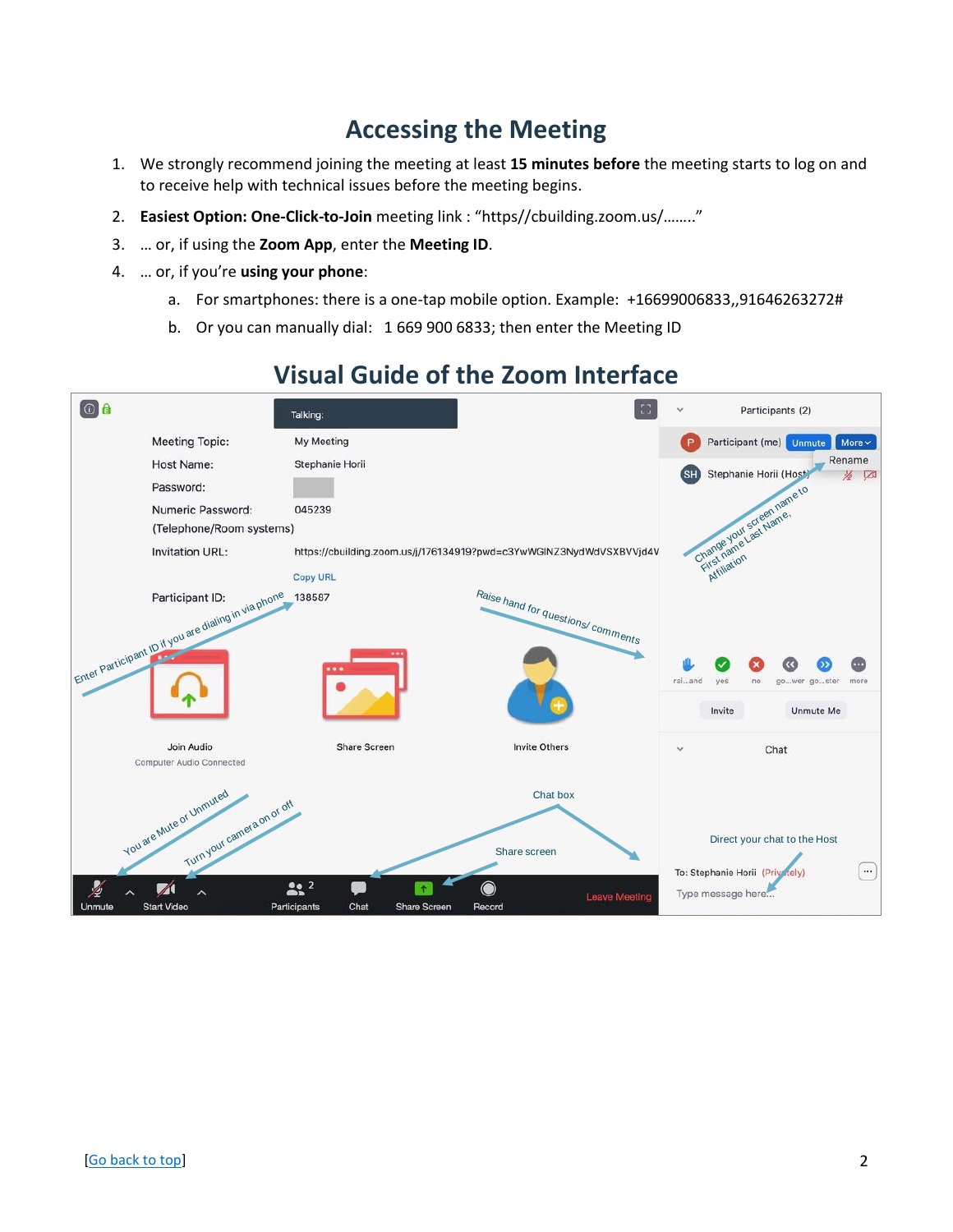# **Tips & Tricks**

- <span id="page-2-0"></span>✓ **Log in early.** As mentioned above, we recommend you log in at least 15 minutes in advance to address technical issues before the meeting begins.
- ✓ **Please mute yourself when you are not speaking.** This helps cut down on background noise like sirens, landlines, etc.
- ✓ **Please check that your video camera is on.** We encourage that you also join us via video. Seeing each other's faces makes for a more engaging experience.
- ✓ **Rename yourself after logging into Zoom.** We do not plan to go around the virtual table introducing everyone. Instead, we ask you that you please rename yourself by hovering over your name in the "Participants" tab. Please change your name to be First name Last Name, Affiliation; so we can identify and engage each other better. Ex. "Tania Carlone (CBI, Facilitator)"
- ✓ **Raise Hand when you want to speak**. Use the Raise Hand tool to notify the Host(s) when you wish to speak.
- ✓ **Comments via Chat box.** Use the Chat box when you have a question or a comment you wish to share with the Host(s). Other participants will not see your question/comments.
- <span id="page-2-1"></span>✓ **Bring a learning mindset** as we try out new technology to maximize engagement in this online setting! Thank you!

### **Security**

### **Is Zoom Safe?**

We know everyone is trying to figure out the best, most secure platform for public (and other) meetings and how to use it safely and securely. We still believe Zoom to be the best in this department though we are actively investigating the various options. Here are links to 2 recent articles we have found useful (and accurate) regarding Zoom security:

- **[How to Prevent Zoom Bombing](https://www.pcmag.com/how-to/how-to-prevent-zoom-bombing)**
- *[Zoom Isn't Malware](https://medium.com/@0xamit/zoom-isnt-malware-ae01618e2046)*

### **Online Public Meeting Precautions**

We are committed to protecting Tehama GSA meetings; therefore, we are currently taking the following precautions for online meetings:

- Participants will be **automatically muted** when entering the meeting, but can unmute themselves. If there is a hacker, the facilitator will Mute All and control who will be unmuted (until the hacker is removed).
- **Only Host(s) can share** their screen.
- **EXECOMMENTS FORM THE COMMENT COMMENTS** COMMENTS entered via the Chat box will go to only the Host(s). Also, there's no file-sharing/GIFs through the Chat box.
- Host can **remove hackers**. Individuals who have been removed cannot rejoin the meeting.

<span id="page-2-2"></span>We will revisit/revise these security precautions as needed to ensure security balanced with accessibility.

### **Troubleshooting Common Tech Issues**